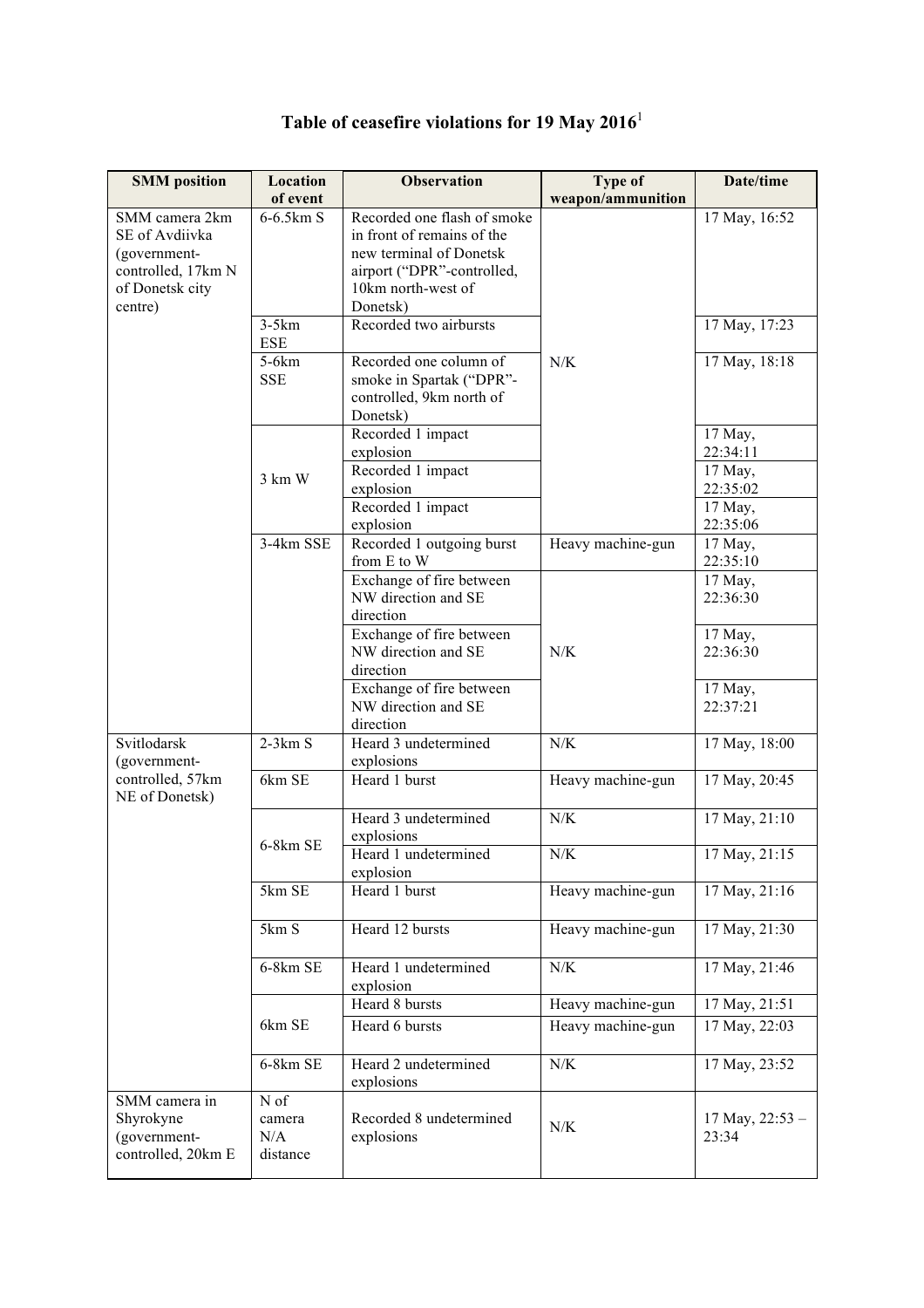| of Mariupol)                                                                                  |                                 |                                                                                                                                                                                                                                                                                                                                                                                                                                                                                                                                                                                                                                                                        |                               |                                                                                                                                                                                                                                                                                                           |
|-----------------------------------------------------------------------------------------------|---------------------------------|------------------------------------------------------------------------------------------------------------------------------------------------------------------------------------------------------------------------------------------------------------------------------------------------------------------------------------------------------------------------------------------------------------------------------------------------------------------------------------------------------------------------------------------------------------------------------------------------------------------------------------------------------------------------|-------------------------------|-----------------------------------------------------------------------------------------------------------------------------------------------------------------------------------------------------------------------------------------------------------------------------------------------------------|
| Horlivka ("DPR"-<br>controlled, 39km<br>NE of Donetsk city<br>centre)                         | $4-5km$ W,<br>NW                | Heard 2-3 bursts                                                                                                                                                                                                                                                                                                                                                                                                                                                                                                                                                                                                                                                       | Heavy machine-gun             | 17 May, 21:43                                                                                                                                                                                                                                                                                             |
|                                                                                               | 5-6 km W,<br>NW                 | Heard 4-5 bursts                                                                                                                                                                                                                                                                                                                                                                                                                                                                                                                                                                                                                                                       | Small arms                    | 17 May,<br>21:50-21:55                                                                                                                                                                                                                                                                                    |
| Park Inn Hotel<br>("DPR"-controlled,<br>Donetsk city centre)                                  | $7-10km$<br>NW                  | Heard 20 undetermined<br>explosions<br>Heard 6 undetermined<br>explosions<br>Heard 8 undetermined<br>explosions<br>Heard 4 undetermined<br>explosions<br>Heard 8 undetermined<br>explosions<br>Heard 3 undetermined<br>explosions<br>Heard 8 undetermined<br>explosions<br>Heard 6 undetermined<br>explosions<br>Heard 8 undetermined<br>explosions<br>Heard 4 undetermined<br>explosions<br>Heard 12 undetermined<br>explosions<br>Heard 17 undetermined<br>explosions<br>Heard 14 undetermined<br>explosions<br>Heard 6 undetermined<br>explosions<br>Heard 4 undetermined<br>explosions<br>Heard 4 undetermined<br>explosions<br>Heard 6 undetermined<br>explosions | N/K                           | 18 May, $02:00 -$<br>2:04<br>18 May, 02:05<br>18 May, 02:07<br>18 May, 02:09<br>18 May, 02:10<br>18 May, 02:12<br>18 May, 02:13<br>18 May, 02:14<br>18 May, 02:15<br>18 May, 02:17<br>18 May, 02:19<br>18 May, 02:20<br>18 May, 02:22<br>18 May, 05:15<br>18 May, 05:16<br>18 May, 05:17<br>18 May, 05:18 |
| Donetsk central<br>railway station<br>("DPR"-controlled,<br>6km NW of<br>Donetsk city centre) | $3-4km$<br><b>NNW</b>           | Heard 15-20 single shots                                                                                                                                                                                                                                                                                                                                                                                                                                                                                                                                                                                                                                               | Small arms                    | 18 May, 09:08                                                                                                                                                                                                                                                                                             |
|                                                                                               |                                 | Heard 4-5 rounds                                                                                                                                                                                                                                                                                                                                                                                                                                                                                                                                                                                                                                                       | Automatic grenade<br>launcher | 18 May, 09:20                                                                                                                                                                                                                                                                                             |
|                                                                                               |                                 | Heard 1 undetermined<br>explosion                                                                                                                                                                                                                                                                                                                                                                                                                                                                                                                                                                                                                                      | N/K                           | 18 May, 09:24                                                                                                                                                                                                                                                                                             |
|                                                                                               | 3-5km NW                        | Heard 12 rounds                                                                                                                                                                                                                                                                                                                                                                                                                                                                                                                                                                                                                                                        | Small arms                    | 18 May, 09:56                                                                                                                                                                                                                                                                                             |
|                                                                                               | $3-5km$<br><b>NNW</b>           | Heard 1 undetermined<br>explosion                                                                                                                                                                                                                                                                                                                                                                                                                                                                                                                                                                                                                                      | ${\rm N/K}$                   | 18 May, 09:58                                                                                                                                                                                                                                                                                             |
|                                                                                               | 5km NW                          | Heard 20 single shots                                                                                                                                                                                                                                                                                                                                                                                                                                                                                                                                                                                                                                                  |                               | 18 May, 10:02                                                                                                                                                                                                                                                                                             |
|                                                                                               |                                 | Heard 7 single shots                                                                                                                                                                                                                                                                                                                                                                                                                                                                                                                                                                                                                                                   |                               | 18 May, 10:05                                                                                                                                                                                                                                                                                             |
|                                                                                               | 4-5km NW                        | Heard 20 rounds                                                                                                                                                                                                                                                                                                                                                                                                                                                                                                                                                                                                                                                        | Small arms                    | 18 May, 10:07                                                                                                                                                                                                                                                                                             |
|                                                                                               |                                 | Heard 20 rounds                                                                                                                                                                                                                                                                                                                                                                                                                                                                                                                                                                                                                                                        |                               | 18 May, 10:08                                                                                                                                                                                                                                                                                             |
|                                                                                               | 5-8 <sub>km</sub><br><b>NNW</b> | Heard 1 undetermined<br>explosion                                                                                                                                                                                                                                                                                                                                                                                                                                                                                                                                                                                                                                      | N/K                           | 18 May, 14:32                                                                                                                                                                                                                                                                                             |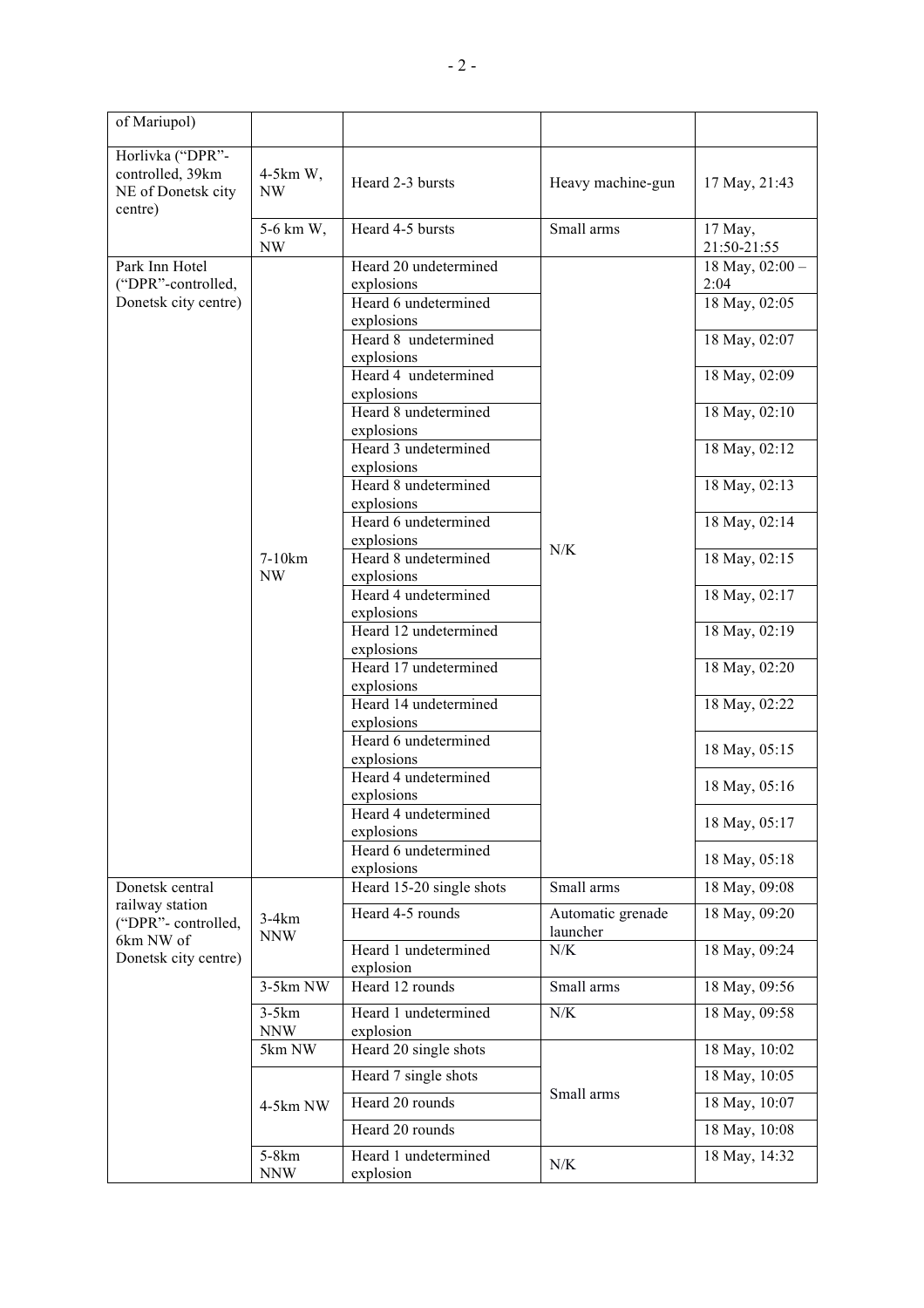|  |                     | Heard 1 undetermined         |                   | 18 May, 14:38   |
|--|---------------------|------------------------------|-------------------|-----------------|
|  |                     | explosion                    |                   |                 |
|  | $3-5km$ NE          | Heard 2 undetermined         |                   | 18 May, 14:48   |
|  |                     | explosions (and saw the      |                   |                 |
|  |                     | smoke)                       |                   |                 |
|  |                     | Heard 1 undetermined         |                   | 18 May, 15:16   |
|  |                     | explosion                    |                   |                 |
|  |                     | Heard 3 undetermined         |                   | 18 May, 16:15   |
|  |                     | explosions                   |                   |                 |
|  | $3-5km$             | Heard 4 undetermined         |                   | 18 May, 16:17   |
|  | <b>NNE</b>          | explosions                   |                   |                 |
|  |                     | Heard 1 undetermined         |                   | 18 May, 16:20   |
|  |                     | explosion                    |                   |                 |
|  |                     | Heard 1 undetermined         |                   | 18 May, 16:24   |
|  |                     | explosion                    |                   |                 |
|  | 3-5km NW            | Heard 1 burst                | Heavy machine-gun | 18 May, 17:00   |
|  | 5-8km               | Heard 1 undetermined         |                   | 18 May, 17:06   |
|  | <b>NNE</b>          | explosion                    | N/K               |                 |
|  | $3-5km$ NW          | Heard 2 single shots         | Small arms        | 18 May, 17:17   |
|  |                     |                              |                   |                 |
|  | 5-10km NE           | Heard 1 undetermined         |                   | 18 May, 17:18   |
|  |                     | explosion                    |                   |                 |
|  | $5-8km$             | Heard 7 undetermined         | N/K               | 18 May, 17:23   |
|  | <b>NNE</b>          | explosions                   |                   |                 |
|  | 5-8km N             | Heard 1 undetermined         |                   | 18 May, 17:26   |
|  |                     | explosion                    |                   |                 |
|  | 5-8km               | Heard 1 burst (6 shots)      | Heavy machine-gun |                 |
|  | <b>NNE</b>          |                              |                   | 18 May, 17:28   |
|  | 5-8km               | Heard 3 undetermined         | N/K               |                 |
|  | <b>NNW</b>          | explosions                   |                   |                 |
|  | 5-8km N             | Heard 8 bursts               | Small arms        | 18 May, 17:29   |
|  |                     | Heard 2 single shots         |                   |                 |
|  |                     | Heard 1 burst (8 shots)      | Heavy machine-gun |                 |
|  |                     |                              |                   | 18 May, 17:30   |
|  |                     | Heard 2 undetermined         |                   |                 |
|  |                     | explosions                   | N/K               |                 |
|  |                     | Heard 2 undetermined         |                   | 18 May, 17:31   |
|  | 5-8km               | explosions                   |                   |                 |
|  | <b>NNW</b>          | Heard 5 single shots         | Small arms        |                 |
|  |                     | Heard 4 undetermined         |                   | 18 May, 17:33   |
|  |                     | explosions                   |                   |                 |
|  | 5-8km N             | Heard 1 undetermined         | N/K               | 18 May, 17:34   |
|  |                     | explosion                    |                   |                 |
|  | 5-8km               | Heard 3 bursts $(25+$ shots) |                   | 18 May, 17:36   |
|  | <b>NNW</b>          |                              | Heavy machine-gun |                 |
|  | 5-8km               | Heard 1 undetermined         |                   | 18 May, 17:38   |
|  | <b>NNE</b>          | explosion                    |                   |                 |
|  |                     | Heard 1 undetermined         | N/K               | 18 May, 17:39   |
|  | 5-8km<br><b>NNW</b> | explosion                    |                   |                 |
|  |                     | Heard 4 bursts               |                   |                 |
|  | 5-8km NW            | Heard 2 bursts $(10+$ shots) | Small arms        | 18 May, 17:49   |
|  |                     |                              |                   |                 |
|  |                     | Heard 2 undetermined         | N/K               | 18 May, 17:50   |
|  |                     | explosions                   |                   |                 |
|  |                     | Heard 7 bursts               | Small arms        | 18 May, 17:51 - |
|  |                     |                              |                   | 17:53           |
|  |                     | Heard 2 bursts               |                   | 18 May, 17:56   |
|  |                     |                              |                   |                 |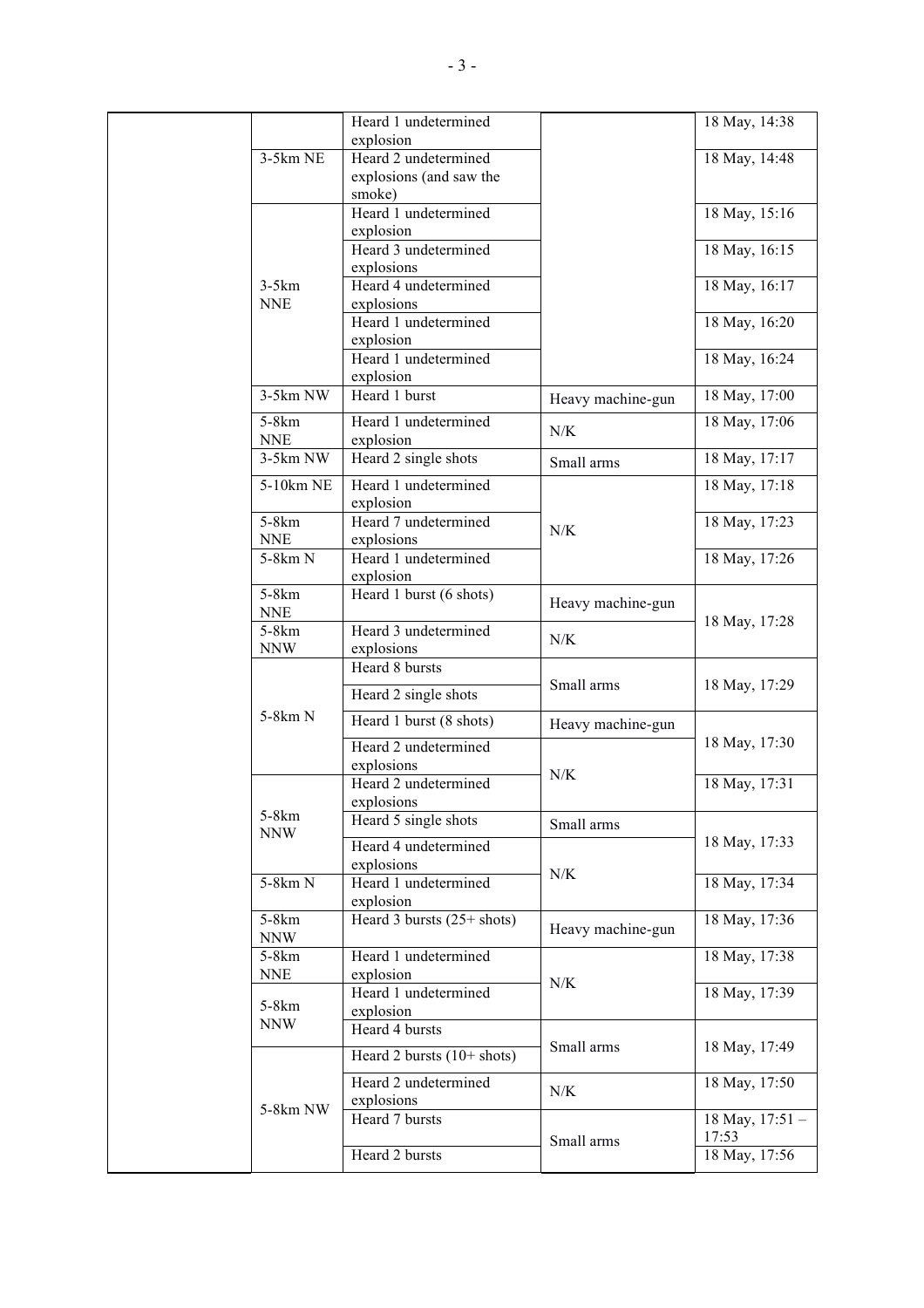|                                                                                |                       | Heard constant bursts                                |                                   | 18 May, $18:00 -$<br>18:01   |
|--------------------------------------------------------------------------------|-----------------------|------------------------------------------------------|-----------------------------------|------------------------------|
|                                                                                | $3-5km$<br><b>NNW</b> | Heard 3 undetermined                                 | N/K                               | 18 May, 18:02                |
|                                                                                |                       | explosions<br>Saw and heard 1 airburst               | Anti-aircraft<br>automatic canon  |                              |
|                                                                                |                       | Heard 1 burst                                        | Heavy machine-gun                 | 18 May, 18:03                |
|                                                                                |                       | Heard 1 burst                                        | Small arms                        | 18 May, 18:05                |
| Yasynuvata<br>("DPR"-controlled,                                               | $3-5km$<br><b>WSW</b> | Heard 15 undetermined<br>explosions                  | N/K                               | 18 May, 10:30-<br>10:50      |
| 16km NE of<br>Donetsk)                                                         | 2-3km NW              | Heard 23 single shots                                | Small arms                        | 18 May, 11:00-<br>11:10      |
|                                                                                | $3-5km$<br><b>WSW</b> | Heard 1 undetermined<br>explosion                    | N/K                               | 18 May, 11:10-               |
|                                                                                | $2-3km$ NW            | Heard 7 single shots                                 | Small arms                        | 12:00                        |
|                                                                                | $2-3km$ W             | Heard 1 single shot                                  |                                   | 18 May, 12:00-               |
|                                                                                | $2-4km$ W             | Heard 3 bursts (7-10 shots<br>each)                  | Light machine-gun                 | 13:00                        |
|                                                                                | $3-4km$ W             | Heard 20 single shots                                | Small arms                        | 18 May, 13:00-               |
|                                                                                |                       | Heard 2 undetermined<br>explosions                   | N/K                               | 14:20                        |
|                                                                                |                       | Heard 21 undetermined<br>explosions                  |                                   |                              |
|                                                                                | $3-5km$ W             | Heard 40 single shots                                | Small arms                        | 18 May, 14:20-<br>15:00      |
|                                                                                |                       | Heard constant exchange of<br>fire between NW and SE | Light machine-gun                 |                              |
|                                                                                |                       | Heard 10 long bursts (20-25<br>shots each)           |                                   |                              |
|                                                                                | $2-3km$ W             | Saw & heard 7 air blasts                             | Anti-aircraft<br>automatic cannon |                              |
| Avdiivka<br>(government-<br>controlled, 17km N<br>of Donetsk)                  | 4km E                 | Heard 1 explosion (impact)                           | Automatic grenade<br>launcher     | 18 May, 10:33                |
|                                                                                | 2km E                 | Heard and saw 1 air blast                            | Mortar 82mm                       | 18 May, 10:39                |
|                                                                                | 3km E                 | Heard 1 explosion (impact)                           | <b>RPG</b>                        | 18 May, 10:41                |
|                                                                                | 6km S                 | Heard 1 undetermined<br>explosion                    | N/K                               | 18 May, 10:45                |
|                                                                                | 4km E                 | Heard 1 explosion (impact)                           | <b>RPG</b>                        | 18 May, 10:46                |
|                                                                                | $3-4km E$             | Heard 1 explosion (impact)                           | Recoilless gun (SPG-<br>9)        | 18 May, 10:50                |
| 6km N of<br>Novotroitske<br>(government-<br>controlled, 36km<br>SW of Donetsk) | 10-15 km<br>S/SE      | Heard 20 undetermined<br>explosions                  | ${\rm N/K}$                       | 18 May, 10:39 -<br>10:49     |
|                                                                                |                       | Heard 12 undetermined<br>explosions                  |                                   | 18 May, 10:55                |
|                                                                                |                       | Heard 1 undetermined<br>explosion                    |                                   | 18 May, 11:03                |
|                                                                                |                       | Heard 5 undetermined                                 |                                   | 18 May, $11:05 -$            |
|                                                                                |                       | explosions<br>Heard 12 undetermined                  |                                   | 11:06<br>18 May, 11:06 -     |
|                                                                                |                       | explosions                                           |                                   | 11:08                        |
|                                                                                |                       | Heard 11 undetermined<br>explosions                  |                                   | $18$ May, $11:08 -$<br>11:10 |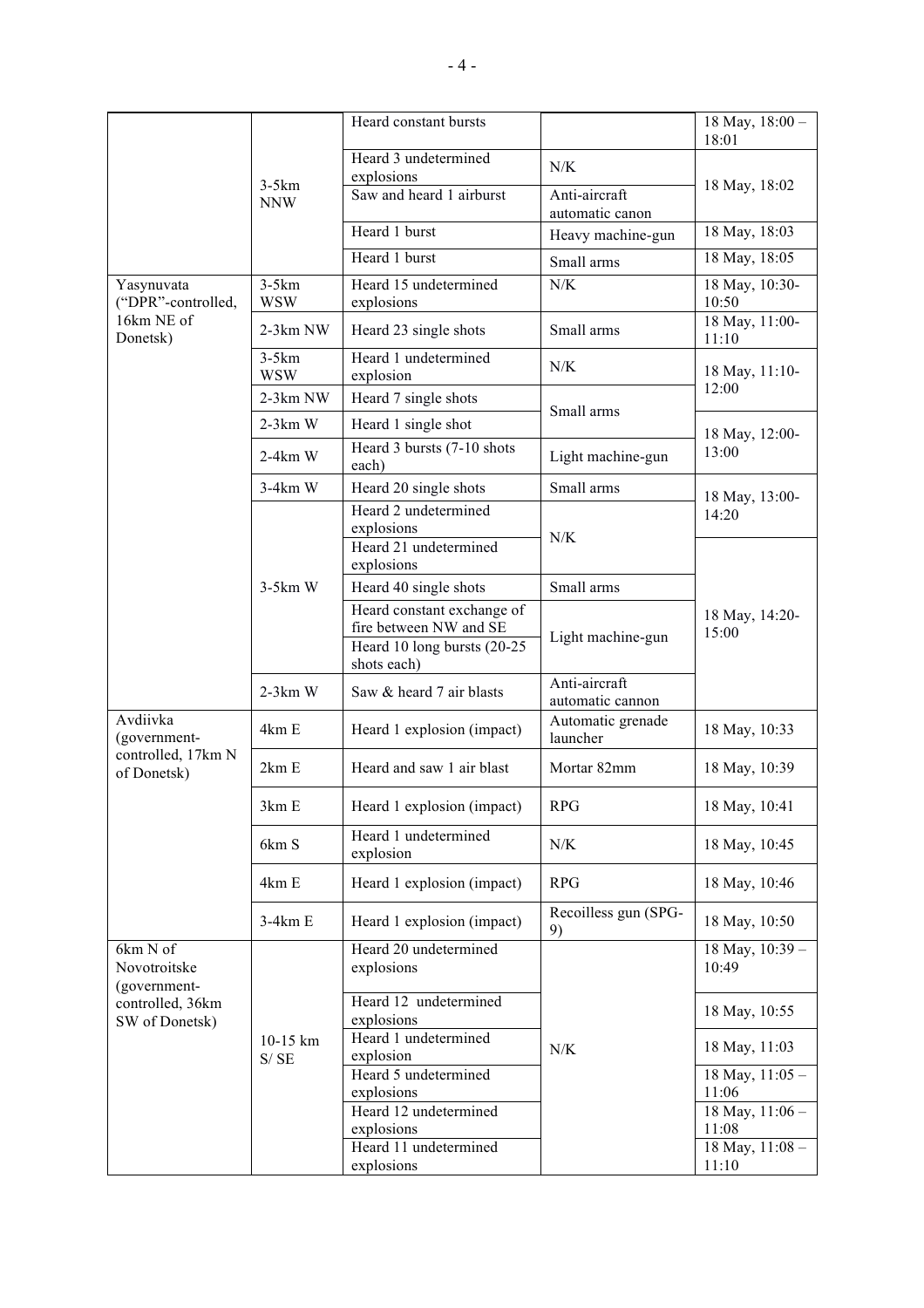|                                                                   | 10 km SE            | Heard 35 undetermined<br>explosions                                                           |                                                              | 18 May, $11:11 -$<br>11:44 |
|-------------------------------------------------------------------|---------------------|-----------------------------------------------------------------------------------------------|--------------------------------------------------------------|----------------------------|
| Pyshchevyk<br>(government-<br>controlled, 25km<br>NE of Mariupol) | N/NE                | Heard 3<br>incoming undetermined<br>explosions<br>Heard 2 outgoing<br>undetermined explosions | N/K                                                          | 18 May, 16:44 -<br>16:58   |
| Stanytsia Luhanska<br>(government-<br>controlled, 16km            | $3-5km S$           | Heard 8 outgoing rounds                                                                       | Automatic grenade<br>launcher (AGS-17)                       | 17 May, 20:16-<br>20:19    |
| NE of Luhansk)                                                    |                     | Heard 3 rounds                                                                                |                                                              | 17 May, 20:27              |
|                                                                   |                     | Heard 3 incoming/outgoing<br>explosions                                                       | 82mm mortar                                                  | 17 May, 20:40              |
|                                                                   |                     | Heard around 20 shots and<br>bursts                                                           | 30mm cannon, heavy<br>machine-gun and<br>small arms (AK, PK) | 17 May, 20:45-<br>20:50    |
|                                                                   |                     | Heard 5 shots and 4 bursts                                                                    | 30mm cannon, heavy<br>machine-gun                            | 17 May, 21:08              |
|                                                                   |                     | Heard around 39 shots and<br>bursts                                                           | 30mm cannons,<br>AGS-17, heavy<br>machine-gun, small<br>arms | 17 May, 21:12-<br>21:25    |
|                                                                   | 400m SE             | Heard 2 rounds                                                                                | Small arms<br>(automatic rifle)                              | 18 May, 17:26              |
|                                                                   |                     | Heard 1 undetermined<br>explosion                                                             | Small arms (under-<br>barrel grenade<br>launcher)            | 18 May, 17:40              |
| Novoaidar<br>(government-<br>controlled, 49km<br>NW of Luhansk)   | 5km SW              | Heard 12 shots                                                                                | N/K (probably BMP<br>gun)                                    | 18 May, 09:25-<br>09:35    |
| Zolote (government<br>controlled, 60km W<br>of Luhansk)           | 7-10km<br><b>SW</b> | Heard 9 undetermined<br>explosions                                                            | N/K                                                          | 18 May, 16:12-<br>16:22    |